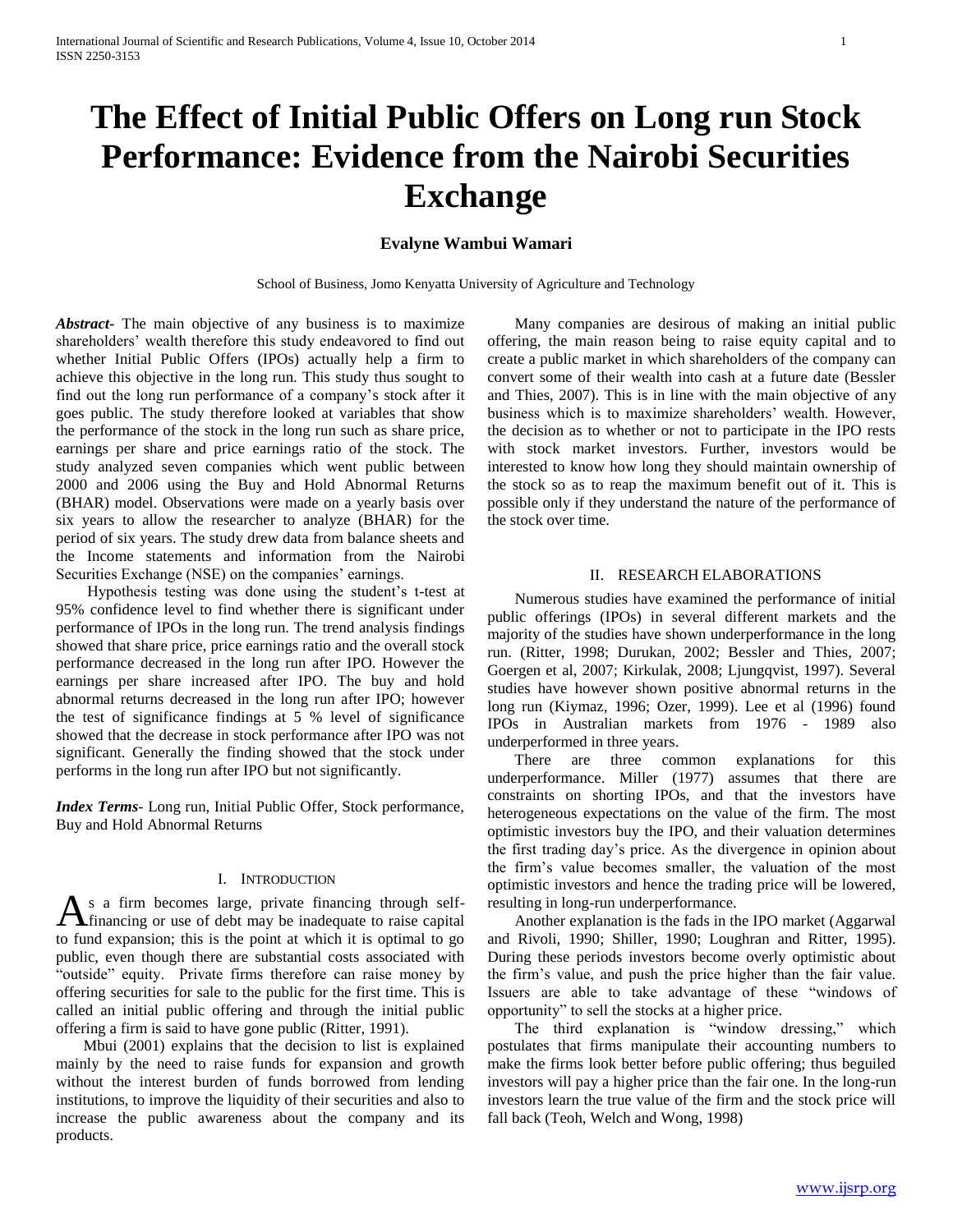Bessler and Thies (2007) investigated the long run performance of IPOs in Germany between 1977 and 1995. Their findings suggested that the subsequent financing activity in the equity market is the most important factor for determining the future performance of an IPO. Durukan (2002) confirmed the anomaly that the IPOs provide abnormal initial returns in his study of the Istanbul Stock Exchange. The return analysis also generated results that support the fads hypothesis. That is, the long-term returns are negatively associated with short-term returns. Kiymaz (1996) and Ozer (1999), who also investigated IPO performance in the Istanbul Stock Exchange showed that the IPOs do not underperform the market in the long run as is the case in majority of the other markets. Goergen et al, (2007),

found that small firms behave differently from large firms and suffer from worse long-run performance than large firms.

 Kirkulak (2008) found out that Japanese IPOs underperform in the long-run. The results suggest that although Venture capital-backed companies have high initial returns, they perform significantly worse over a three-year time horizon than non-Venture capital-backed companies. Ritter (1998), documented that the earnings per share of companies going public typically grows rapidly in the years prior to going public, but then actually declines in the first few years after IPO. In Africa, evidence of IPO underperformance has also been documented by Michael and Ivan (1987) and Alli et al. (2010).

# III. FINDINGS

#### **4.1 Long run effects of IPO on share price**

| Company / Years                 |          | $\mathbf{2}$ | 3        | 4        | 5        | 6        |
|---------------------------------|----------|--------------|----------|----------|----------|----------|
| <b>Kenya Reinsurance</b>        | 28.5     | 23.5         | 20.5     | 21.75    | 16.85    | 15.52    |
| <b>Access Kenya</b>             | 23.25    | 20.75        | 20.25    | 13.5     | 5.15     | 6.28     |
| <b>Scangroup Limited</b>        | 24.75    | 29.75        | 26       | 26.5     | 45.6     | 41.5     |
| Kengen                          | 39.25    | 26           | 24.5     | 14.55    | 17.1     | 13.55    |
| <b>Equity Bank</b>              | 139      | 150          | 176      | 14.35    | 26.75    | 16.4     |
| <b>Mumias Sugar Co.</b>         | 26.6     | 12.7         | 6        | 12.85    | 7.15     | 8.52     |
| <b>Eveready East Africa Ltd</b> | 17.95    | 7.95         | 3.5      | 2.6      | 3        | 1.75     |
| <b>Total P/E ratio</b>          | 299.3    | 270.65       | 276.75   | 106.1    | 121.6    | 103.52   |
| <b>Mean share price</b>         | 42.75714 | 38.66429     | 39.53571 | 15.15714 | 17.37143 | 14.78857 |

## **Table 4.1 Share Price**

 Table 4.1 shows the share prices of the companies under the study over a period of six years. Year one represents the first year after the company goes public all the way up to the sixth year of listing. All the stocks showed a decline in the prices of stocks. The short run period, that is, three years shows decline of the prices with a small margin but from the third year the prices drop drastically. The share price of stocks therefore decreases in the long run.

# **Trend of Share Price**



**Figure 4.1: Trend of Mean Share Price**

 Figure 4.1 shows the mean share price of the stocks from the first year after listing up to the sixth year. It is evident from the analysis that share price declines but remains relatively stable for the first three years and from the third year the mean share price is seen to decline steadily up to the sixth year. Generally, the overall mean share price of the stocks decreased after companies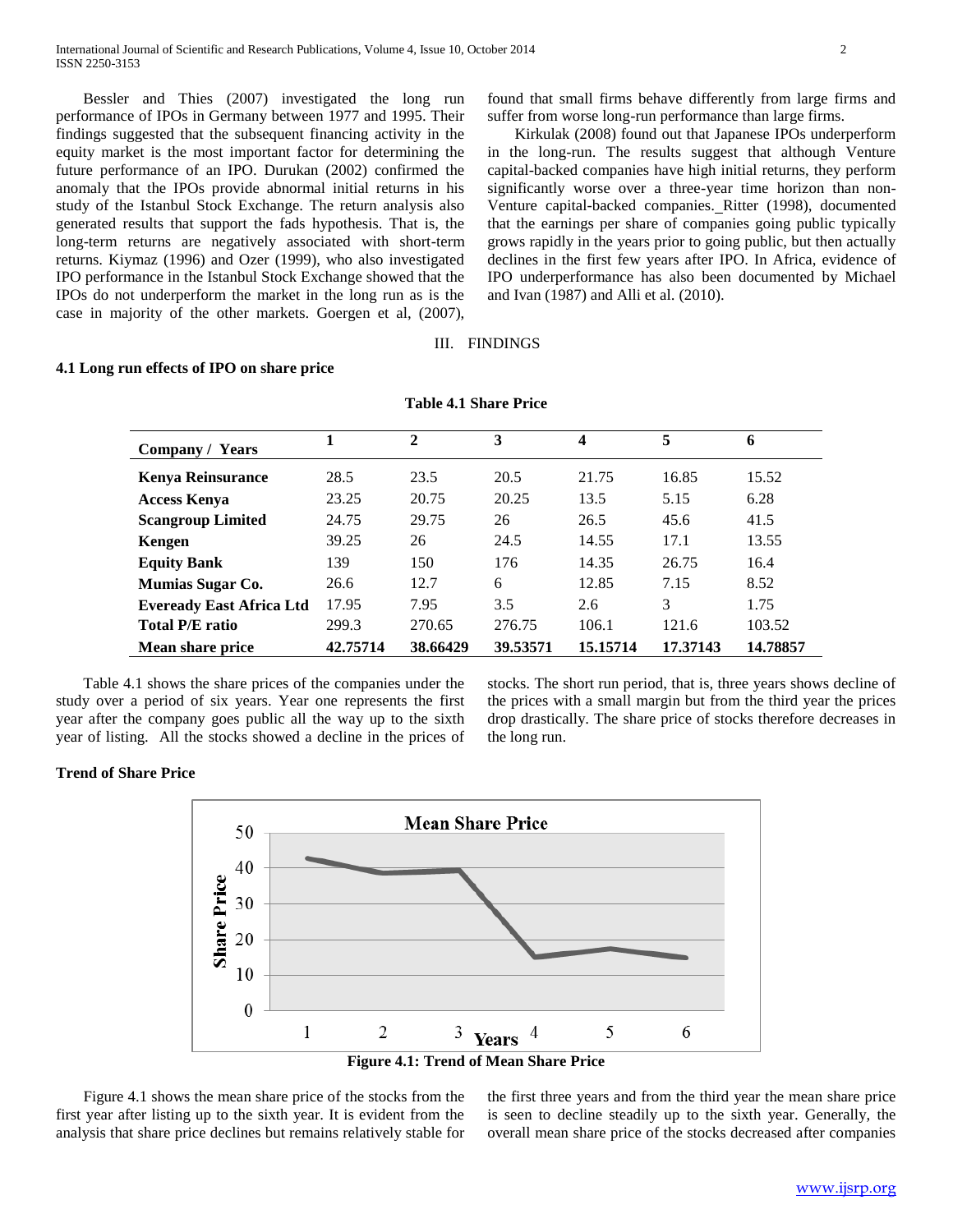go public. From the trend in the figure above, it is evident that share price of stocks underperforms in the long run period.

# **4.2. Long run effects of IPO on Earnings per share**

 The earnings per share is also an indicator of the performance of a stock. This ratio shows the earnings for each share of the company. Table 4.2 shows the earning per share of the seven companies under the study from the first year after initial public offer up to the sixth year.

 Earnings per share was calculated as: Earnings per share= Total earnings attributable to ordinary shareholders/Outstanding shares

| Company<br><b>Years</b>         |          | $\mathbf{2}$ | 3         | 4         | 5         | 6        |
|---------------------------------|----------|--------------|-----------|-----------|-----------|----------|
| <b>Kenya Reinsurance</b>        | 1.5987   | 1.9847       | 1.6865    | 1.8547    | 1.9847    | 2.568    |
| <b>Access Kenya</b>             | 1.76954  | 2.2547       | 1.700125  | 1.81547   | 2.36587   | 2.3658   |
| <b>Scangroup Limited</b>        | 1.14987  | 1.36587      | 1.76854   | 1.765987  | 2.1547    | 1.6584   |
| Kengen                          | 1.9754   | 1.72364      | 1.74879   | 1.78547   | 1.874     | 1.91487  |
| <b>Equity Bank</b>              | 2.01254  | 1.5987       | 1.729897  | 1.847     | 1.6559    | 2.03654  |
| Mumias Sugar Co.                | 1.3658   | 1.9874       | 1.6987    | 1.75647   | 2.5987    | 1.8759   |
| <b>Eveready East Africa Ltd</b> | 1.15478  | 1.8547       | 1.674     | 1.795487  | 2.6587    | 1.97451  |
| <b>Total EPS</b>                | 11.02663 | 12.76971     | 12.006552 | 12.620584 | 15.29257  | 14.39402 |
| <b>Mean EPS</b>                 | 1.57523  | 1.824244     | 1.7152217 | 1.8029405 | 2.1846528 | 2.056289 |

#### **Table 4.2 Earnings per Share**

 Table 4.2 shows the earnings per share over a period of six years for the seven companies under the study. The mean EPS for all the companies under the study showed that the earnings per share increases from the first year after the IPO. In the second year however there is dilution as can be seen by the decrease, but from the third year the earnings per share increases steadily. In the first three years there is an increase but with a small margin, in the long run however the increase in the ratio is much more significant.

# **Trend of Earnings per Share**





 Figure 4.2 shows the mean earnings per share of the companies" after listing in the NSE. The trend shows the EPS increase after the first year then becomes steady and increases again in the fourth year. Generally, the EPS increases after the IPO. This shows that the earnings increased relative to the number of outstanding shares. From the trend in figure 4.2, it is evident that the EPS increases in the long run after IPO.

### **4.3 Effects of IPO on Price-to Earnings Ratio**

 The price earnings ratio shows the future expectations of investors therefore it was used as an indicator of stock performance in this study. The researcher analyzed the price earnings ratio of the seven companies from the first year after the companies went public up to the sixth year. The table below shows Price earnings ratio of the seven companies for six years after initial public offer.

 Price-to Earnings Ratio was calculated as: Price-to Earnings Ratio = Market Price per Share/ Earnings per Share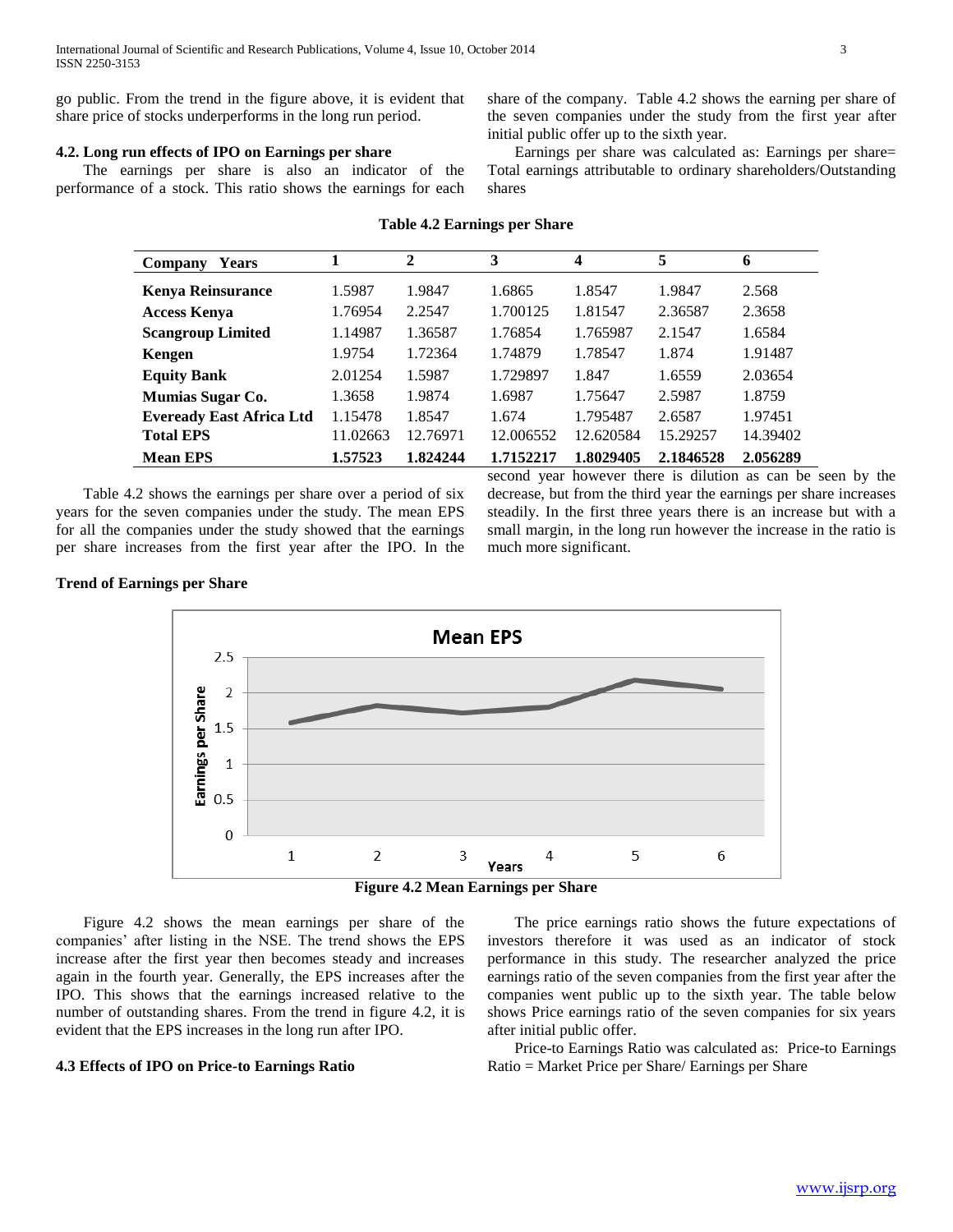| <b>Years</b><br>Company         |          | $\mathbf{2}$ | 3        | 4        | 5        | 6        |
|---------------------------------|----------|--------------|----------|----------|----------|----------|
|                                 |          |              |          |          |          |          |
| <b>Kenya Reinsurance</b>        | 0.9487   | 0.8547       | 0.83547  | 0.769854 | 0.824971 | 0.785794 |
| <b>Access Kenya</b>             | 0.9147   | 0.89745      | 0.886547 | 0.7985   | 0.796547 | 0.802547 |
| <b>Scangroup Limited</b>        | 0.84597  | 0.9147       | 0.81254  | 0.85471  | 0.856947 | 0.779854 |
| Kengen                          | 0.81647  | 0.79854      | 0.78654  | 0.81647  | 0.769854 | 0.723658 |
| <b>Equity Bank</b>              | 0.86944  | 0.84756      | 0.8547   | 0.78974  | 0.89745  | 0.85476  |
| Mumias Sugar Co.                | 0.79845  | 0.814579     | 0.9147   | 0.838745 | 0.75981  | 0.83471  |
| <b>Eveready East Africa Ltd</b> | 0.87654  | 0.83547      | 0.8249   | 0.759482 | 0.8197   | 0.795647 |
| <b>Total P/E ratio</b>          | 6.07027  | 5.962999     | 5.915397 | 5.627501 | 5.725279 | 5.57697  |
| Mean P/E ratio                  | 0.867181 | 0.851857     | 0.845057 | 0.803929 | 0.817897 | 0.79671  |

## **Table 4.3 Price-to Earnings Ratio**

 Table 4.3 shows the P/E ratio of the seven companies under the study from the first year after listing in the NSE up to the sixth year. The researcher calculated the mean Price earnings ratio for all the companies so as to show the general effect of IPO

on the P/E ratio in the long run. The mean P/E ratio showed decrease from the first year after listing and the decrease is constant up to the sixth year. The researcher then used this data to create a trend of the mean P/E ratio.

# **Trend of Price earnings ratio**



**Figure 4.3: Trend of mean Price earnings ratio**

 Figure 4.3 shows the mean price earnings ratio of the companies". From the figure, it can be observed that the P/E ratio decreases at a slow rate from the first year after the IPO. The trend shows a decline in the ratio over the six years under the study though not at a high rate. Generally the trend shows a decrease in the mean P/E ratio. This shows that the investors expect lower returns in the long run after a company is listed in the NSE.

# **4.4 Overall Stock Performance**

 The researcher analyzed the overall stock performance of the companies under the study. This was done using the results of the share price, earnings per share and price earnings ratio, specifically the mean that was used to create a trend in figures 4.1, 4.2 and 4.3. The analysis was necessary so as to show the combination of the three aspects and to come up with a trend. Table 4.4 shows the mean of share price, EPS and P/E ratio for all the six years analyzed in this study. The final column shows the mean of the three aspects that were used to show stock performance in this study.

| <b>Years</b> | share<br><b>Mean</b><br>price | P/E<br><b>Mean</b><br><b>Ratio</b> | <b>Mean EPS</b> | <b>Overall</b><br>Stock<br>performance |
|--------------|-------------------------------|------------------------------------|-----------------|----------------------------------------|
|              | 42.75714                      | 0.8671814                          | 1.5752329       | 15.0665181                             |
|              | 38.6642857                    | 0.851857                           | 1.8242443       | 13.780129                              |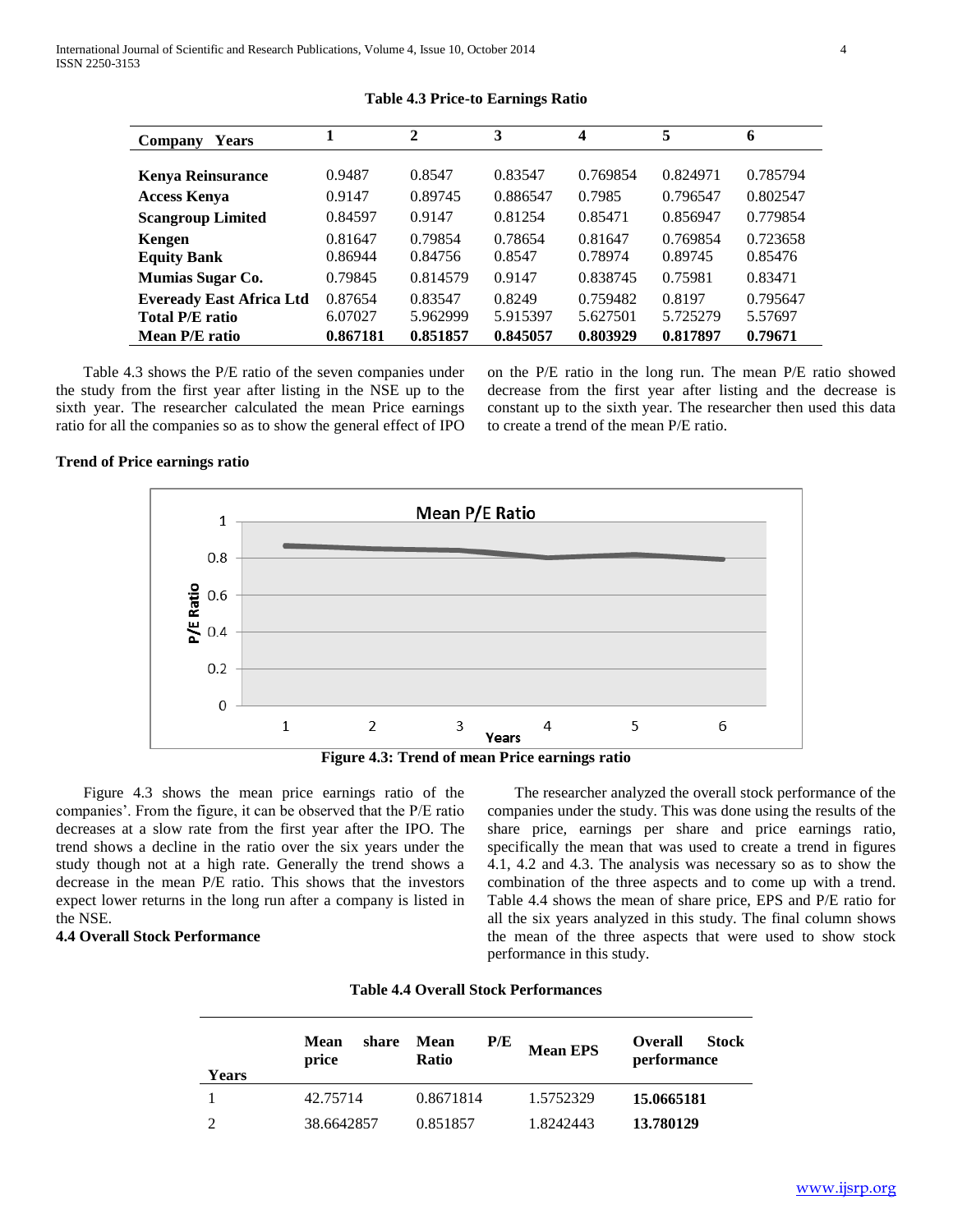|   | 39.535714  | 0.845056  | 1.7152217 | 14.0319972 |
|---|------------|-----------|-----------|------------|
|   | 15.157142  | 0.8039287 | 1.8029406 | 5.9213371  |
| 5 | 17.371428  | 0.817897  | 2.1846529 | 6.79132597 |
| 6 | 14.7885714 | 0.79671   | 2.0562886 | 5.88052333 |

 Table 4.4 shows the mean of the Share price, EPS and the P/E ratio from the first year after the companies were listed in the NSE up to the sixth year. It is evident that the performance is relatively stable in the first three years because there is decrease in performance in the second year but improvement is seen in the third year. From the fourth year however there is decline in

performance of the stocks with a large margin as can be seen by the drop from 14.031997 to 5.921337. The performance of the stocks can be seen to be poor as compared to the short run performance. The researcher then used a line graph to create a trend of the overall stock performance.

# **Trends in Overall Stock Performance**



**Figure 4.4: Trend of overall Stock performance**

 Figure 4.4 shows the overall stock performance of the seven companies under the study based on the mean share price, mean EPS and the mean P/E ratio over a period of six years. From the figure, the overall stock performance of companies declines after the companies are listed. The second year shows some stability but then there is a sharp decline from the third year.

 It is evident that the first three years there was slightly poor performance but in the long run period, that is, the six years the stock performance is poor. This shows that the long run performance of stocks is generally poor.

## **4.5 Buy and Hold Abnormal Returns**

 The buy and hold abnormal returns have been used as the basis of study for most empirical studies about long run performance of stocks. The researcher therefore calculated the BHAR to investigate whether the stocks underperformed in the long run. The researcher calculated buy and hold abnormal returns (BHAR) of all the seven companies under the study annually from the first year after the companies listed in the NSE up to the sixth year.

#### **Stock Returns**

 In order to calculate Buy and Hold Abnormal Returns, the return of the stock is subtracted from the return of the IPO.  $(TTT)$ 

$$
BHAR = \frac{1}{N} \sum_{i=1}^{N} \left[ (11_{t=1}^{t} (1 + R_{i,t})) - (11_{t=1}^{t} (1 + R_{N,t})) \right]
$$

Where N is the number of stocks and  $R_{M,t}$  is the benchmark return at time *t.*

 Stock returns were calculated as: Dividend per share/ Stock nominal price

| <b>Company / Years</b>   |          |           |            |            |            |           |
|--------------------------|----------|-----------|------------|------------|------------|-----------|
| <b>Kenya Reinsurance</b> | 2.45614  | 4.2553191 | 4.8780487  | 5.74712643 | 10.9792284 | 8.1673201 |
| <b>Access Kenya</b>      | .2903225 | 1.9277108 | 1.97530864 | 2.222222   |            | 2.1834116 |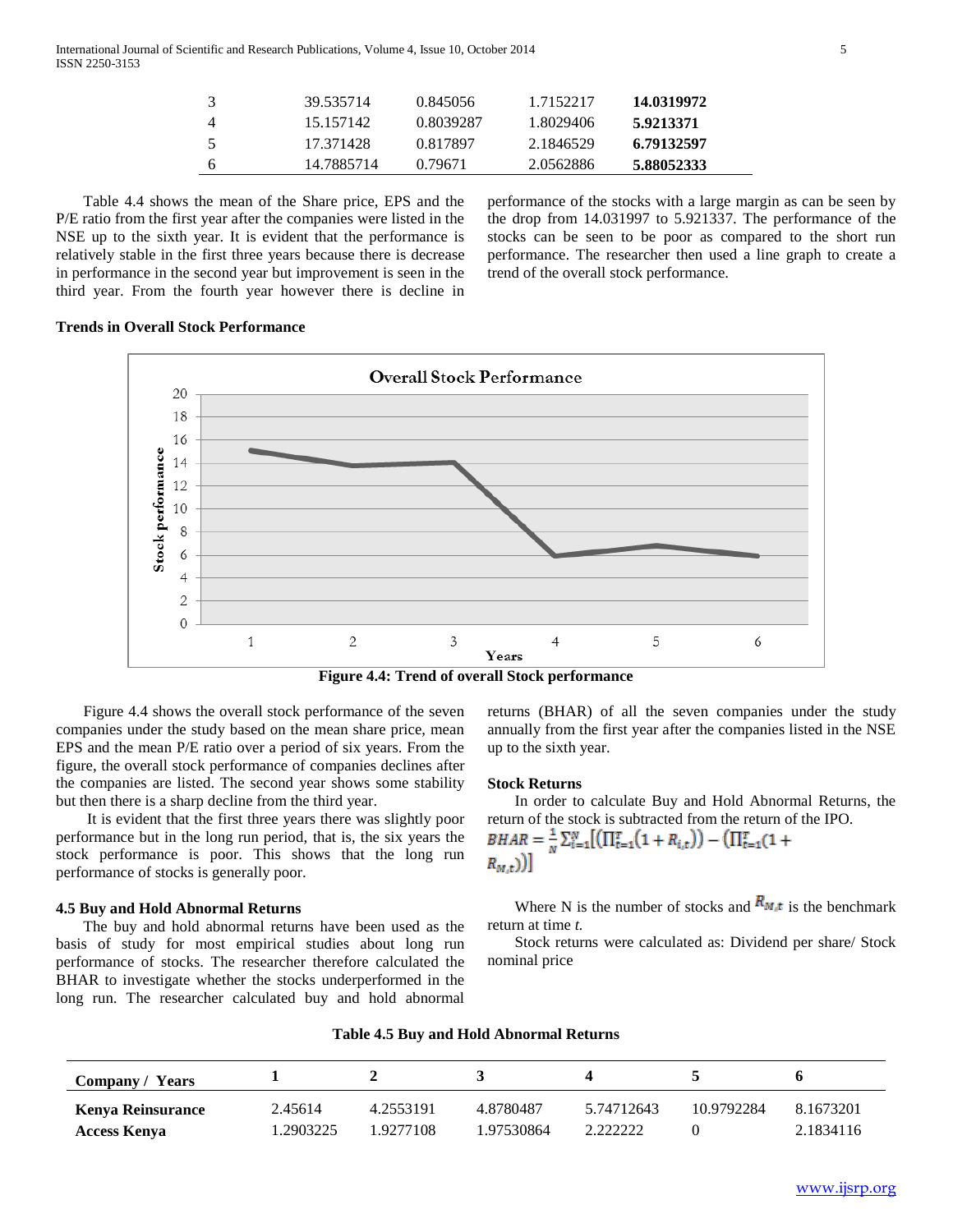International Journal of Scientific and Research Publications, Volume 4, Issue 10, October 2014 6 ISSN 2250-3153

| <b>Scangroup Limited</b>                            | 3.02521008  | 2.88461538     | 1.96078431  | 1.13821138    | 1.6867469      | 1.7309228   |
|-----------------------------------------------------|-------------|----------------|-------------|---------------|----------------|-------------|
| Kengen                                              | 3.07692307  | 3.67346938     | 3.43642611  | 2.9239766     | 3.6900369      | 3.4971035   |
| <b>Equity Bank</b>                                  | 1.43884892  | 1.3333333      | 1.70454545  | 2.78745644    | 2.9906542      | 4.87804878  |
| Mumias Sugar Co.<br><b>Eveready East Africa Ltd</b> | $\Omega$    | 8.6141766<br>0 | 2.56934     | 3.618677<br>0 | 2.9790209<br>0 | 2.6530447   |
| <b>Total BHAR</b>                                   | 11.28744457 | 22.68862456    | 16.52445321 | 18.43766985   | 22.3256873     | 23.10985148 |
| <b>Mean BHAR</b>                                    | 1.61249208  | 3.24123208     | 2.36063617  | 2.63395284    | 3.1893839      | 3.30140735  |

 Table 4.5 shows the buy and hold abnormal returns calculated annually over a period of six years. Some of the companies such as Kenya Reinsurance, Access Kenya and Equity Bank showed increase in BHAR from the first year after listing up to the sixth year. There are other companies that showed decrease in the abnormal returns such as ScanGroup Limited, Kengen and Mumias Sugar Co.

 Eveready East Africa results were exceptional as they showed that the company did not record any buy and hold abnormal returns from the first year after listing in the NSE. This is because since the company went public it had not offered dividends for its shareholders for the entire period of six years. This meant that the researcher did not have a figure for dividend per share in the calculation thus the results showed no abnormal returns.

 It was therefore necessary to calculate the mean buy and hold abnormal returns for all the seven companies. The mean BHAR showed decrease from the first year after listing. There was increase in the returns in the third year then a steady decrease after that. The researcher then used a line graph to show the trend on the buy and hold abnormal returns.

# **Trend of Buy and Hold Abnormal Returns**



**Figure 4.5 Trend of mean Buy and Hold Abnormal Returns**

 Figure 4.5 shows the trend of the mean buy and hold abnormal returns of the seven companies under the study from the first year after listing in the NSE up to the sixth year in the post IPO years. The buy and hold abnormal returns decline in the first three years rises in the fourth year then declines steadily. Generally, there is a decline in buy and hold abnormal returns in the long run after the companies go public. This shows that the stocks of the companies underperform in the long run as is evident from the trend.

# **4.6 Tests of Significance**

 Hypothesis testing on whether the effect of IPO in the long run was significant was done using MS Excel t test two sample means with unequal variances for each category and yielded the following results. The tests were done at a 95% level of significance using the 't' student test.

# **4.6.1 Share price 't' Statistic**

 Hypothesis testing was done to establish whether the effect of IPO on share price in the long run is significant.

 Ho: There is no significant effect of IPO on share price of companies quoted at Nairobi Securities Exchange in the long run.

 HA: There is a significant effect of IPO on share price of companies quoted at Nairobi Securities Exchange in the long run.

|          | Variable    |
|----------|-------------|
| Mean     | 28.0457138  |
| Variance | 0.000255791 |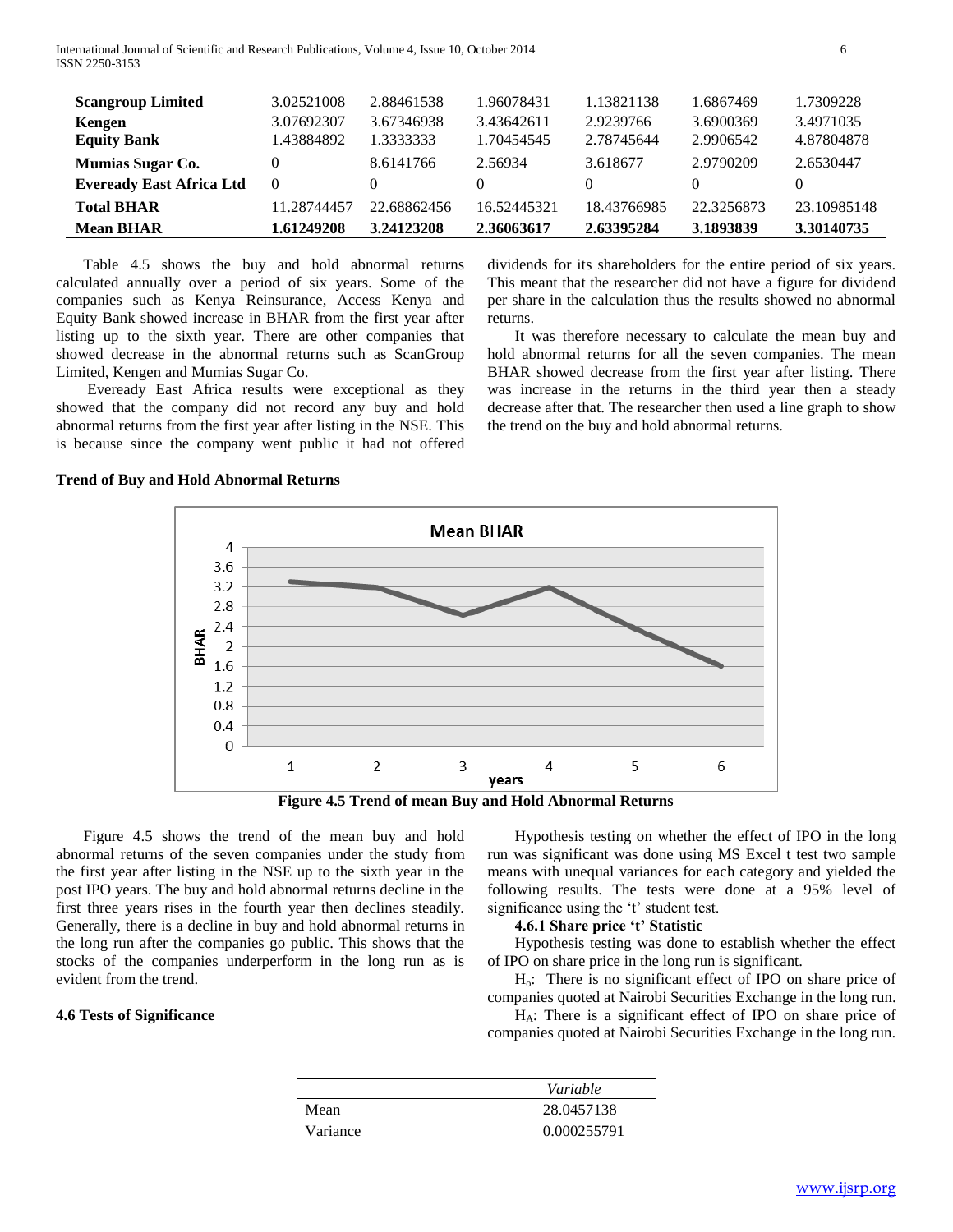| <b>Observations</b>                 |              |
|-------------------------------------|--------------|
| <b>Hypothesized Mean Difference</b> |              |
| $\mathbf{D}$ f                      |              |
| t Stat                              | -4.032479368 |
| $P(T \le t)$ one-tail               | 0.002490057  |
| t Critical one-tail                 | 1.894578604  |
|                                     |              |

The share price 't' statistic computed was -4.03248 and the p value was 0.00249 and fell in the critical region, implying that we reject the null hypothesis that there is no significant effect of IPO on share price of stocks in the long run and accept the alternative hypothesis that there is a significant effect of IPO on share price of stocks in the long run.

 Hypothesis testing was done to establish whether the effect of IPO on earnings per share in the long run is significant.

 Ho: There is no significant effect of IPO on earnings per share of companies quoted at Nairobi Stock Exchange in the long run.

 HA: There is a significant effect of IPO on earnings per share of companies quoted at Nairobi Stock Exchange in the long run.

# **4.6.2 Earnings per share 't' Statistic**

|                                     | Variable    |
|-------------------------------------|-------------|
| Mean                                | 1.8954473   |
| Variance                            | 0.002688529 |
| <b>Observations</b>                 |             |
| <b>Hypothesized Mean Difference</b> |             |
| Df                                  | 5           |
| t Stat                              | 0.634863596 |
| $P(T \le t)$ one-tail               | 0.2767141   |
| t Critical one-tail                 | 2.015048372 |
|                                     |             |

 The computed earnings per share t statistic was 0.63486 and the p value was 0.27671 and fell in the acceptance region thus accept the null hypothesis that there is no significant effect of IPO on earnings per share of companies in the long run.

#### **4.6.3 Price earnings ratio 't' Statistic**

 Hypothesis testing was done to establish whether the effect of IPO on price earnings ratio in the long run is significant.

 $H<sub>o</sub>$ : There is no significant effect of IPO on price earnings ratio of companies quoted at Nairobi Stock Exchange in the long run.

 $H_A$ : There is a significant effect of IPO on price earnings ratio of companies quoted at Nairobi Stock Exchange in the long run.

|                                     | Variable   |
|-------------------------------------|------------|
| Mean                                | 0.711804   |
| Variance                            | 0.000654   |
| Observations                        |            |
| <b>Hypothesized Mean Difference</b> |            |
| Df                                  |            |
| t Stat                              | $-2.31975$ |
| $P(T \le t)$ one-tail               | 0.026707   |
| t Critical one-tail                 | 1.894579   |

 The computed price earnings ratio test statistic was -2.31975 and the p value was 0.026707 and fell in the critical region thus reject the null hypothesis and accept the alternative hypothesis that there is a significant effect of IPO on price earnings ratio of companies in the long run.

#### **4.6.4 Stock performance 't' Statistic**

 Hypothesis testing on whether there is a significant under performance of IPO in the long run of companies after going public was done using MS Excel t test two sample means with unequal variances for each category and yielded the following results.

 The tests were done at a 95% level of significance using the two tail test.

 Ho: There is no significant underperformance of stocks in the long run post-IPO.

 H1: There is a significant underperformance of stocks in the long run post-IPO.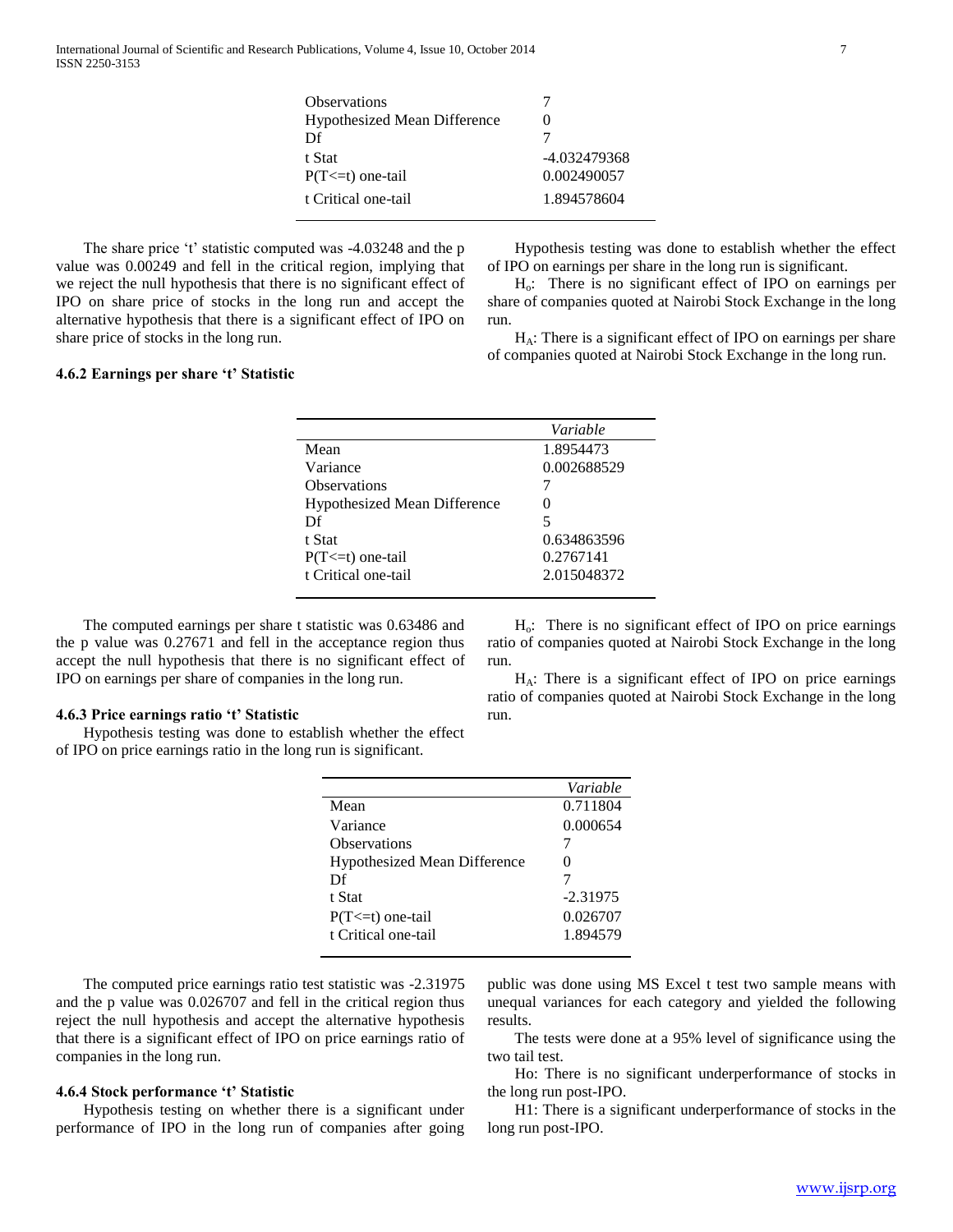|                                     | Variable          |
|-------------------------------------|-------------------|
| Mean                                | 10.24530512       |
| Variance                            | 0.002465867       |
| <b>Observations</b>                 |                   |
| <b>Hypothesized Mean Difference</b> | $\mathbf{\Omega}$ |
| Df                                  | 8                 |
| t Stat                              | -1.327926278      |
| $P(T \le t)$ one-tail               | 0.110419532       |
| t Critical one-tail                 | 1.859548033       |
|                                     |                   |

The computed stock performance test statistic was -1.3279263 and the p value was 0.1104195 and fell in the acceptance region thus accept the null hypothesis that there is no significant underperformance of stocks in the long run post-IPO.

# IV. CONCLUSIONS

 The study has shown that the overall stock performance in the long run after going public under perform in terms of trend analysis but not significantly. Companies that are private should start thinking of going public to reap the benefits associated with it. Though there substantial costs associated with going public, companies should not shun from the process since it has numerous benefits.

 The study has shown that the stock performance of companies is poor in the long run based on the buy and hold abnormal returns. This should however not put to a halt the process of going public. There is the need to look at other motivators. Some of the motivators include; raising public capital to finance growth; allowing firms to have access to external financial sources; improved visibility and reputation i.e. the social capital to help the company to venture into new entrepreneurial opportunities.

#### ACKNOWLEDGMENT

 First I would like to thank my heavenly father for the care and strength and protection throughout this project. Secondly is my supervisor Dr. Willy Muturi. I thank him for his guidance throughout the project"s preparation and finalization. His professional guidance is highly appreciated.

 I would also like to thank my parents Mr. and Mrs. Wamari and also to my siblings Anne and Edward for always being there for me and supportive of my endeavors. A great appreciation goes to all my classmates' 2011 intake for the good times we've been together and the moral support they have given to me.

#### **REFERENCES**

- [1] Aggarwal, R. and Rivoli, P. (1990). Fads in the Initial Public Offering Market. Financial Management .Vol. 19, No. 4 (Winter, 1990), pp. 45-57
- [2] Bessler, W. and Thies,S. (2007). The long-run performance of initial public offerings in German, Managerial Finance, Vol. 33 Iss: 6 pp. 420 – 441
- [3] Benninga, S. Helmantel, M. & Sarig, O. (2005), The timing of initial public offerings, Journal of Financial Economics, 75: 115-132.
- [4] Boehmer, E. and Ljungqvist, A. (2001) "The Choice of Outside Equity: An Exploratory Analysis of Privately Held Firms". Working paper, University of Georgia and New York.
- [5] Brau, J. Couch, R. & Kohers, N. (2010) The long-run underperformance of acquiring IPO firms. Brigham Young University, Provo, UT. Unpub- lished working paper.
- [6] Chemmanur, T. and Fulghieri, P. (1999) A Theory of Going Public Decision, Review of Financial Studies. Vol.12, No.2, pp. 249-279.
- [7] Cornett, M.M. and Saunders, A. (1999), Financial Markets, Institutions and Instruments. Vol 8.
- [8] Durukan,M.B. (2002).The relationship between IPO returns and factors influencing IPO performance: case of Istanbul Stock Exchange, Managerial Finance, Vol. 28 Iss: 2 pp. 18 – 38
- [9] Firth, M. (1997). An analysis of the stock market performance of new issues in New Zealand, Pacific-Basin Finance Journal Vol. 12.pp 13-21.
- [10] Ibbotson, R. & Jaffe, J.F. (1975). Initial Public Offering Elsevier Science B.V, Journal of Finance. Vol. 5:66-90.
- [11] Jain, B. & Kini, O. (1994). The Post Issue operating performance of IPO firms, Journal of Finance. Vol.5. pp. 1699-1726.
- [12] Jenkison, T. and Ljungqvist, A. (2001). Going Public: The Theory and Evidence on How Companies Raise Equity Finance: 2nd Edition, Oxford University Press.
- [13] Jumba, N. (2002). Initial Public Offer Performance in Kenya. Unpublished MBA Project. University of Nairobi
- [14] Kihumba, J. (1993), Investor newsletter. Investment Promotion Centre Publication.
- [15] Kim, M., & Ritter, J. (1997), Valuing IPOs. University of Florida working paper.
- [16] Kirkulak,B. (2008). The initial and long-run returns of Japanese venture capital-backed and
- [17] non-venture capital-backed IPOs, International Journal of Managerial Finance, Vol. 4 Iss: 2 pp. 112 – 135
- [18] Kothari, C.R. (2004). Research Methodology Methods and Techniques. 2nd Edition. New Age International Publishers.
- [19] Loughran,T. & Ritter, T. (2004). Why Has IPO Under pricing Changed over Time? Financial Management, Vol. 33, No. 3 (Autumn, 2004), pp. 5- 37.
- [20] Loughran, T. & Ritter, T. (1995). The new issues puzzle, Journal of Finance.Vol. 25: 9-22.
- [21] Ma, T. & Shen, Y. (2004). Prospect theory and long run performance of IPO stocks. Journal of Finance Vol.36. pp 1-26.
- [22] Maher, K. & Suret, M. (2001). The aftermarket Performance of Initial Public Offering in Canada, Journal of Finance Vol.40: 7-22.
- [23] Maina, N. (2005). Analysis of Performance of Initial Public Offering. A Unpublished MBA Project University of Nairobi.
- [24] Mello, A. and Parsons, J. (1998). Going Public and the Ownership Structure of the Firm: Journal of Financial Economics Vol. 49: 79-109.
- [25] Nairobi Securities Exchange Handbook (2004)
- [26] Nairobi Securities Exchange Handbook (2007)
- [27] Pagano, M. (1993). The Floatation of companies on the stock market: A coordination failure model: European Economic Review Vol. 37.
- [28] Pagano, M. Panetta, F. and Zingales, L. (1998). Why Do Companies Go Public? An Imperical Analysis, Vol 53. pp. 27-64.